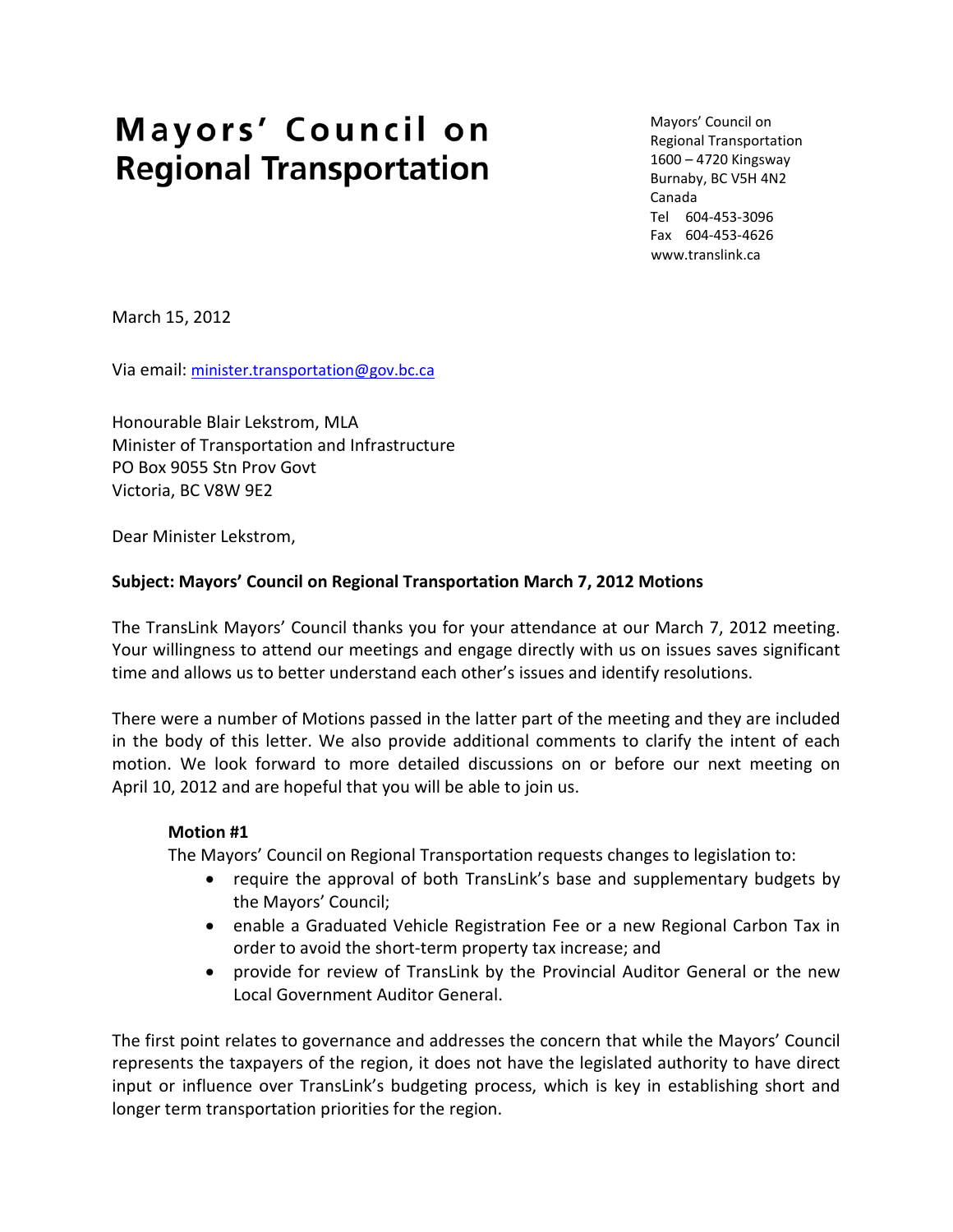The second point relates to the need to establish additional revenue sources that could be introduced through legislation in the current session with a view to replacing the interim property tax component of the 2011 Moving Forward TransLink Supplemental Plan. As you know, a vehicle levy is currently enabled in the TransLink legislation; however there is a need to establish the collection mechanism through ICBC in legislation. The legislation should provide flexibility for the enabling of a graduated vehicle levy (based on engine size, fuel consumption or emissions rating) and should apply to both passenger and commercial vehicles. A new Regional Carbon Tax, which also needs more clarification, is suggested for inclusion.

The third point addresses the need for ongoing and regular independent reviews of TransLink's performance with regard to both value for money and efficiency of operations. We recognize that there are currently auditing exercises initiated by the TransLink Board and the Commissioner under existing legislation that address some of our and the public's concerns. Some of the current audit exercises are normal business practices or are part of the requirements under the responsibilities of the TransLink Commissioner, which have a fairly narrow focus. It is the intent of the Mayors' Council that a system for ongoing performance reviews be required under legislation. Our position is that these reviews be done by an independent body thereby ensuring public confidence in the outcome of such reviews. As TransLink is receiving public tax dollars, it is clear to us that sound public policy dictates an ongoing level of public accountability.

We also want to emphasize that in the discussions after you left the meeting there was consensus that doing an in-depth audit was not seen to be as much of a priority as may have previously been stated. There was agreement that the Commissioner's work currently underway, which will be presented to the Mayors' Council at our meeting on April 10, 2012may satisfy the immediate need for assurance of fiscal efficiencies within TransLink. The Mayors' Council was clear that it does not wish any delay in the introduction of legislation to establish and implement a new funding source to replace the additional property tax.

### **Motion # 2**

The Mayors' Council on Regional Transportation requests that:

- a) the Provincial Government of BC amend or introduce legislation prior to June 2012 to enable the following long term revenue sources:
	- 1. Comprehensive road pricing to be built on sound demand management strategies and consistent with the principles adopted by the Mayors' Council on May 3, 2011;
	- 2. New Regional Carbon Tax;
	- 3. Allocation of future or restructured Provincial Carbon Tax revenues;
	- 4. Graduated Vehicle Registration Fee based on engine size, fuel consumption, emissions rating;
	- 5. Additional Fuel Tax;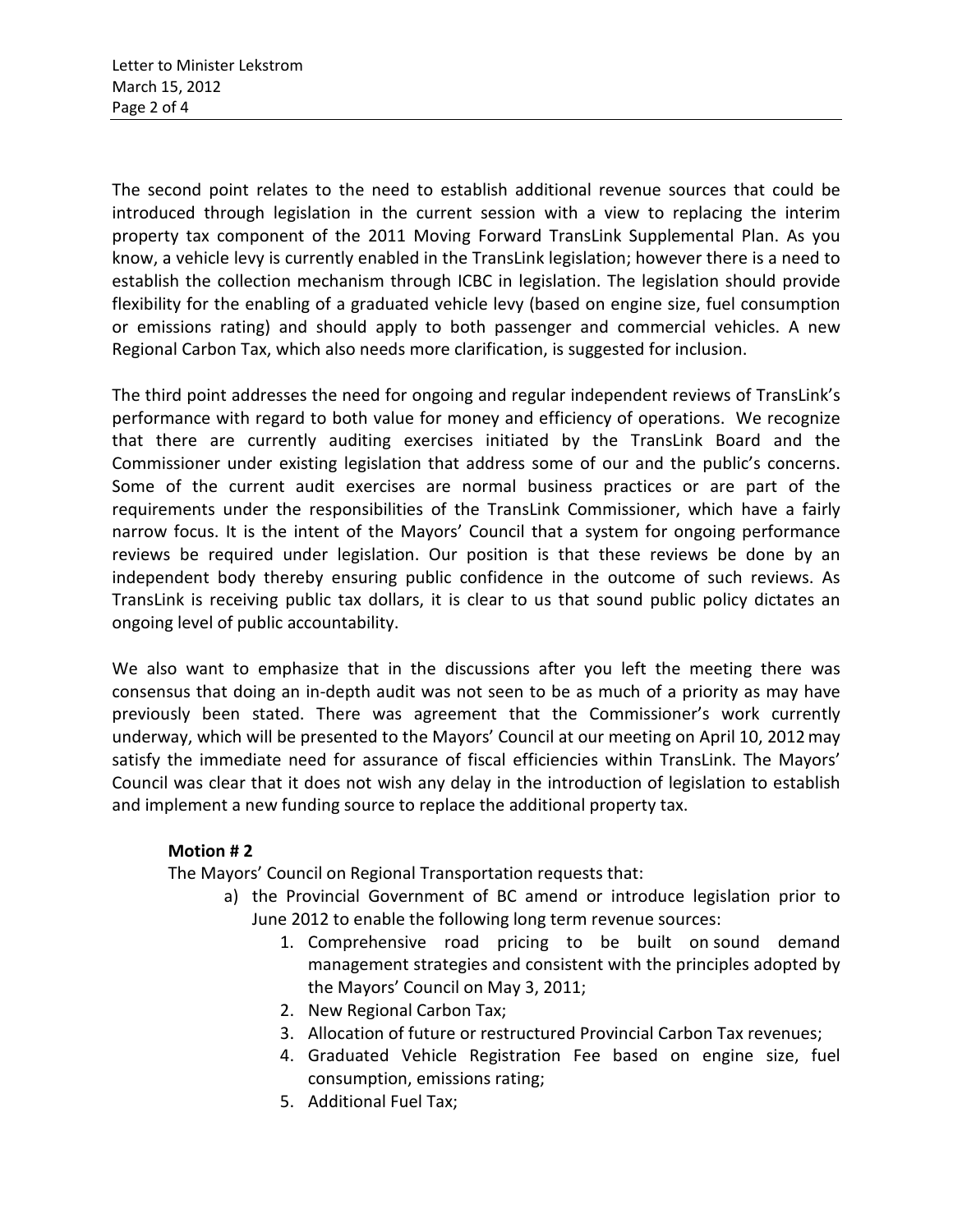- 6. Flexibility to add other best practices from around the world; and
- b) clarify that any new funding changes are to be implemented by the Mayors' Council subject to public engagement.

This motion recognizes that the discussions within the region toward achieving a long-term sustainable funding model for both the movement of goods and people requires a high level of research, review of best practices and collaboration between all levels of government. Specifically, it will ultimately require enabling legislation to effect or transfer other sources of revenue, such as those mentioned in Motion #2 above. We are well aware that there needs to be broad and effective dialogue with the public and the business community to effect these changes. We also believe that the engagement should be region-wide, and include a broad spectrum of stakeholders as well as the Province of BC, TransLink Board, and the Mayors' Council. We also believe that we need to seek the advice and perspectives of transportation planning academics and other experts, in this very open and public process. Motion #2 clearly emphasizes the need to commit to this long-term public planning and engagement process in the near future and asks for preliminary legislation committing to both the tools and engagement.

## **Motion #3**

The Mayors' Council on Regional Transportation authorizes the release of the motions from the Mayors' Council March 7, 2012 In-Camera meeting, and the resulting draft letter to the Minister of Transportation and Infrastructure, to local councils.

### **Motion #4**

The Mayors' Council on Regional Transportation:

- a) requests changes to legislation to:
	- add Electoral Area A Director as a full member of the Mayors' Council;
	- allow the Mayors' Council to call regular or subcommittee meetings when required and for remuneration in a manner consistent with Metro Vancouver to be funded within the Mayors' Council funding envelope;
- b) wishes to engage an independent, third party governance consultant and undertake a process that will review past and current public transportation governance models and best practices from other jurisdictions, with a view to recommending future changes to legislation based on the following principles:
	- Openness and transparency to the shareholders (taxpayers) as exemplified by more public meetings;
	- More direct involvement of the region in planning, funding and establishment of long term vision for transportation; and